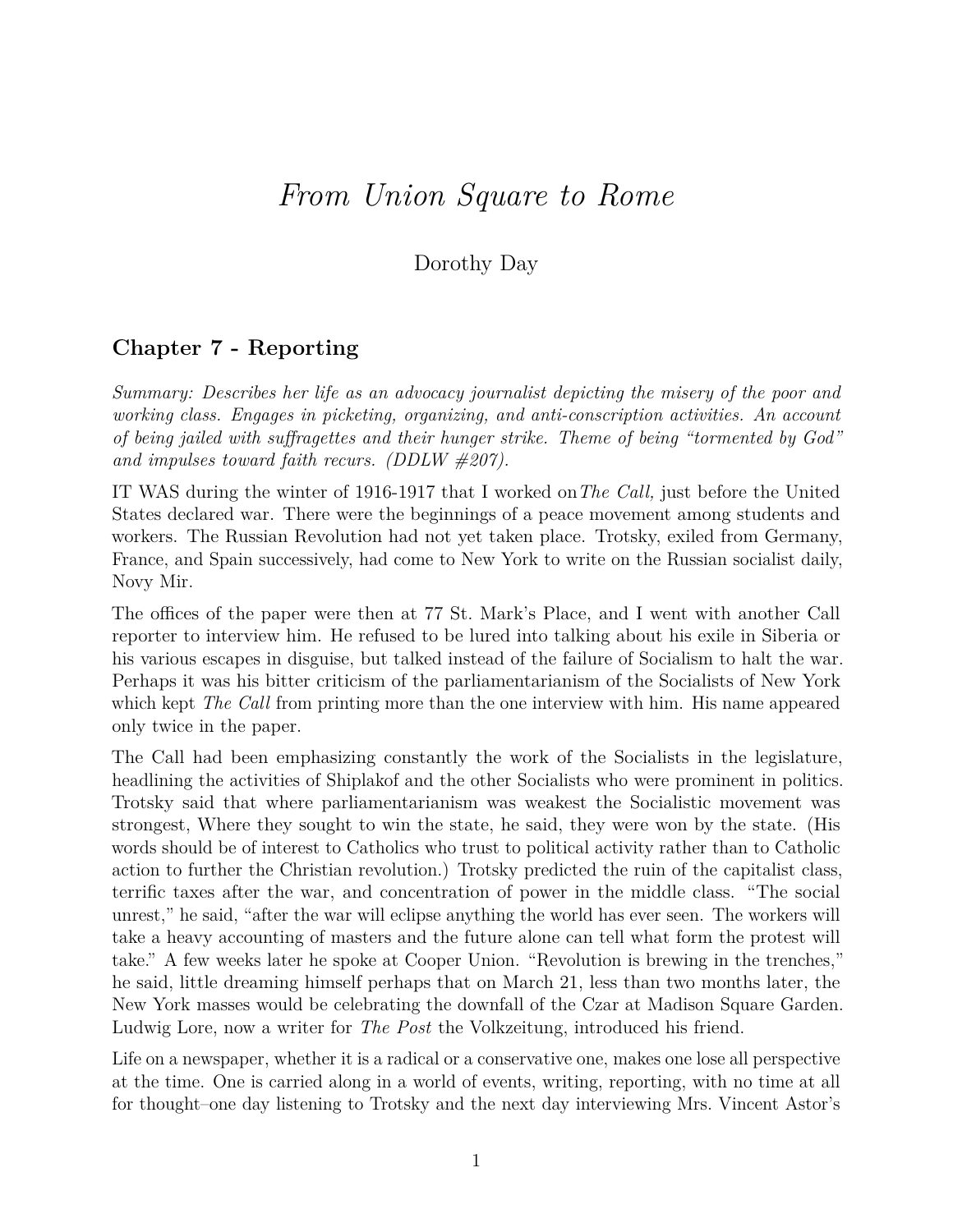butler, writing articles about the Navy Department's charges against Charles Schwab and other munition makers, stories about child labor in rural districts, child labor in the laundries (one fourteen-year old boy working ninety hours weekly). Nothing stood out in my mind. We worked from twelve noon until twelve at night covering meetings and strikes. We walked on picket lines, we investigated starvation and death in the slums.

Our function as journalists seemed to be to build up a tremendous indictment against the present system, a daily tale of horror which would have the cumulative effect of forcing the workers to rise in revolution. Our editorial heads trusted in legislation, but we young ones believed that nothing could be done except by revolution, by use of force. The old time Socialists with the parliamentarianism that Trotsky condemned trusted to education and legislation to change the social order. The editorials and the leading stories in *The Call* indicated that policy, but they were dull and doctrinaire, and the masses who read the paper could not help but read between the lines the incentive to revolt rather than to sow patiently and build slowly. I know that everything that I wrote, I wrote with the impatience of youth. I was hopeless of gradual change.

On March 21, 1917, at Madison Square Garden, I lived with the others those first days of revolt in Russia and felt the exultation, the joyous sense of victory of the masses as they sang *Ei Uchnjem,* the workman's hymn of Russia which seemed to signify, as *The Call* said the next day, that "like the flow of the river is the progress of human events," and they described the song as a "mystic, gripping melody of struggle, a cry for world peace and human brotherhood."

Only two days later a war-mad audience, led by Elihu Root and Mayor Mitchel, filled Madison Square Garden. The place was filled not with the working masses–the Jews, the Russians, the Slavs in general who live in the slums of New York–but by home guards, Boy Scouts, naval reserves, militia men. It was almost a social event with limousines pouring out the well-dressed, well-fed coupon clippers, to shout for war so that their investments might be protected.

My work during that winter was to cover strikes, peace meetings, and food riots. Margaret Sanger and her sister, Ethel Byrne, tried to open a birth-control clinic in the slums of Brownsville and were promptly arrested. Ethel Byrne was sent to Blackwell's Island (now called Welfare Island) where she started a hunger strike. It was the first time a woman had ever hunger struck in this country, although the suffragettes in England had used this technique, and the newspapers made much of it. I was assigned to the story, and for the next couple of months my job was to write up these women as martyrs in a holy cause and to paint harrowing pictures of the suffering of Ethel Byrne in jail and after her release. As a matter of fact, she was not on a hunger strike very long. Actually she did not suffer from her hunger strike and she was perfectly well and strong when she was released from jail, a release that was effected by the strike; but my job was to paint a picture of a woman at the point of death. I did not realize until I had been on a hunger strike myself that she was not as weak and ill as she and her doctors claimed, so I wrote the stories as the editor desired them. Just the same, I realized that I was distorting the truth, and it sometimes irked me that my job was always to picture the darker side of life, ignoring all the light touches, the gay and joyful sides of stories as I came across them.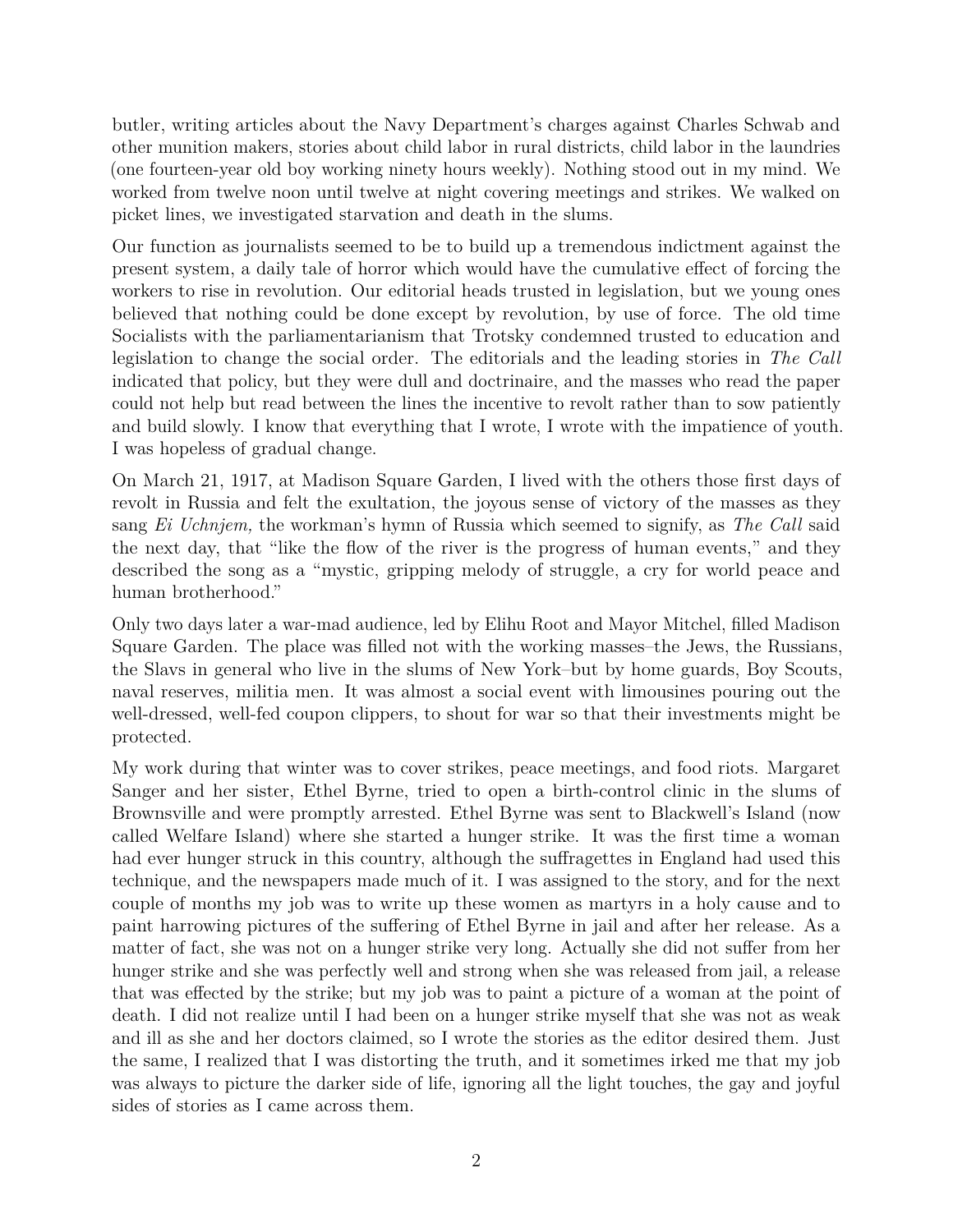For instance, if I were writing about Mrs. Gottlieb I had to ignore the homely comfort of their well-cooked meals and stress the high cost of living and the insecurity of her husband's employment. I had to leave out the happy pictures of our mornings at the public baths and see only the grim sordidness of the bathless tenement house. I still question the value of this overemphasis of human misery and underemphasis of bravery, the courage of human beings enabling them to make the best of their surroundings.

All that winter I enjoyed myself hugely attending labor bazaars and balls given by Socialists, Anarchists, and I. W. W.'s. The most effective speaker I heard was Elizabeth Gurley Flynn who was working with the 1. W. W.'s and who was one of the leaders of the strike on the Mesabi iron range. She came to New York to get money for the relief of the miners' families and for labor defense. Wherever she spoke, the audience wept and gave heartily to the cause. The night I heard her she was speaking in the Brownsville section and I gave everything I had in my pocket, not even saving out carfare, so that I had to borrow the fare back to the office and go without lunches for some days afterwards. When I think of the hundreds of meetings I have attended where the workers have contributed toward strikes, labor defense, and the upkeep of their publications I am still amazed at their spirit of sacrifice.

I picketed a good many times that winter in the cold and snow and realized the value of picketing as well as the hardships that go with it. I have spoken many times these last few years to clubs of middle-class women, club women and church women, many among them so ignorant of the labor movement that they had never heard of the American Federation of Labor and did not know what picketing was for. They understood it to be an intimidation, not of strikebreakers, but of the public, and they felt themselves to be brave in going past picket lines into restaurants and stores. They did not realize that this is one way in which the workers can bring their cause to the attention of the public. They did not realize that the industrialists have at their disposal newspapers which are usually on the side of the advertisers, the radio, and very often the pulpit. If they did not picket no one would know that a strike was in progress. Not even other workers who were induced by the offer of higher wages to come and take the jobs, would know that a strike was going on unless they saw a picket line in front of the factory or workshop. I picketed before garment factories and restaurants, and it was hard not only to spend so many hours in an unnaturally slow walk, but it was also hard to face the public and the contempt of most of the police.

By the beginning of March that year students at Columbia became very active in the peace movement and I worked with them, and not only in my role as a reporter. We attended meetings, got out leaflets, and had hundreds of stickers printed protesting the outbreak of war that was imminent. At night we walked together up and down Fifth Avenue, in the subways, and in the department store district and put the stickers on windows and sides of houses. I remember the great enjoyment I had in pasting up the front of the Union League Club.

The week before April first we chartered a Chinatown bus and drove down to 'Washington stopping at Jersey City, Bayonne, Newark, Elizabeth, Philadelphia, Baltimore, and many other cities and towns on the way, holding street meetings and sometimes meetings in rented halls. By that time the war spirit had become so feverish that our meetings were broken up as fast as we started them. Then we had to climb back into the bus and speed on to the next stopping place where we would make another attempt. There was a riot in Baltimore.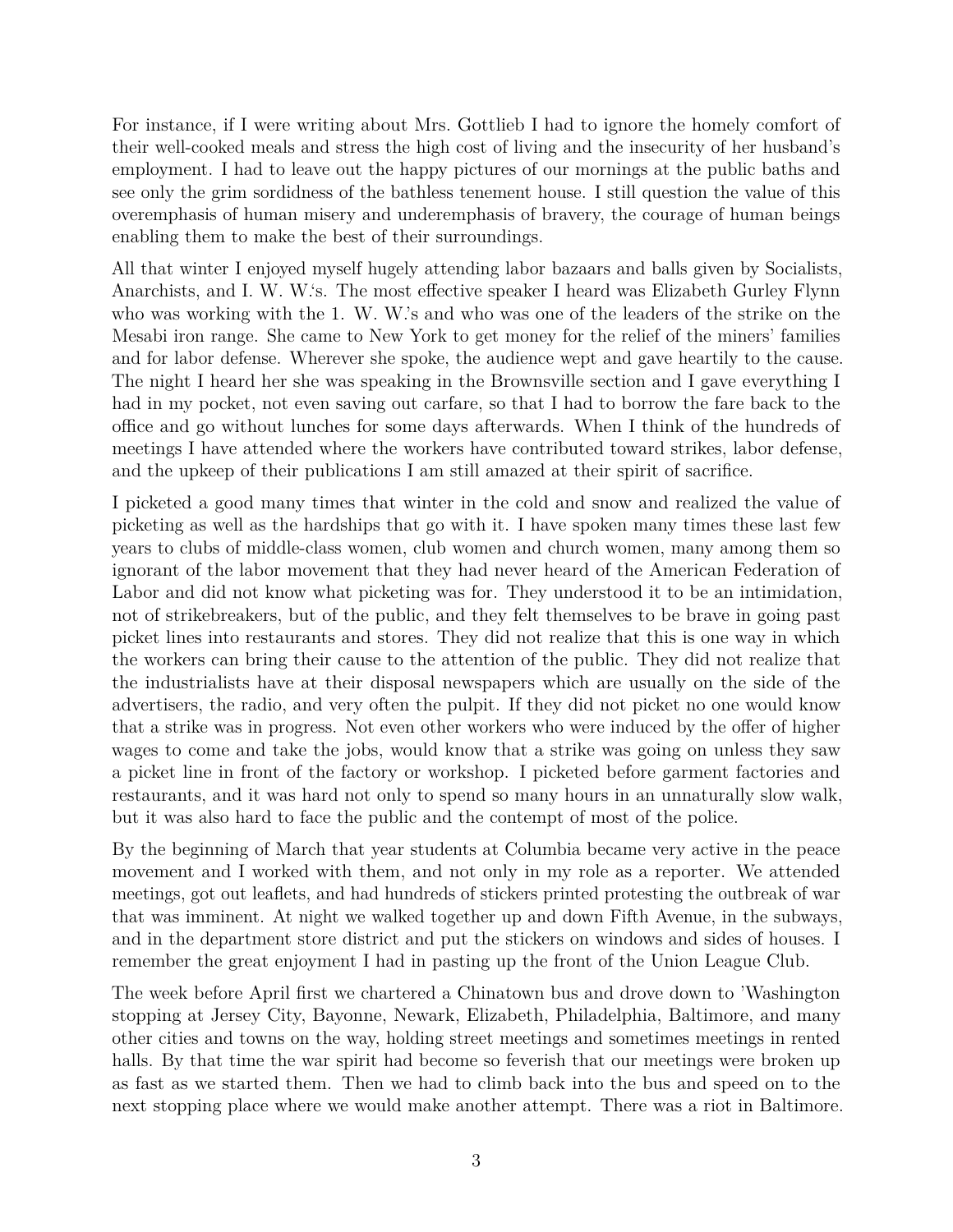We were holding a most dignified meeting in the auditorium when groups of Catholic college students disrupted the meeting. The speakers were booed from the platform and the police broke up the meeting. Out in front of the hall the rioting continued, and standing in the thick of it by one of the police wagons trying to find out whether it was our own or the disrupters who were being arrested, I had two ribs cracked by a policeman's club. I had my newspaper card pinned on my coat, but no credentials were of any account in such a disturbance. The policeman who struck me had blood streaming from his forehead from some missile that was thrown at him and he could scarcely see in the mob that was pressing close around him. Two of our crowd who were arrested were released immediately, and the next morning we proceeded on our way.

A few days after war was declared, and there was nothing for us to do but go back to New York and work with the Anti-Conscription League. The work that we had to do then was to persuade people not to register for the draft.

Not long after this I left *The Call* and worked for a time with the Anti-Conscription League. I was the only paid member of the group, drawing a salary of fifteen dollars a week. The rest of the crowd were all college students, and they needed someone to keep the office open, answer letters, and handle publicity. I did not stay there very long as the *Masses* offered me a job as assistant editor, and I began the more leisurely life of working for a monthly publication. I continued going around with the Anti-Conscription League members as well as with the Socialists. Jack Reed's and Arturo Giovanitti's poems in the *Masses* stirred the blood, and the one on the murder of Frank Little I can remember to this day. He was one of the Everett I. W. W.'s who was taken out by an armed mob and hanged from a railroad trestle.

There were cartoons and drawings by Art Young, Hugo Gellert, Boardman Robinson, Maurice Becker, and Glintenkamp. Max Eastman carried on a controversy with President Wilson, and the letters they exchanged were printed monthly in the paper. Floyd Dell, the managing editor, wrote articles and book reviews and in his spare time was working on a novel. Max Eastman wrote very beautiful lyric poetry and essays on aesthetics. I believe that these older members of the staff were more artists than propagandists.

I spent a great deal of time with Maurice Becker and Mike Gold. There were many afternoons when we took long walks along the Palisades and over on Staten Island. Hugo Gellert used to draw beautiful pastoral pictures for me which Max Eastman helped himself to very charmingly to decorate his apartment.

Most of the artists and writers lived in real poverty, and when some friends of the magazine offered some of us on the staff an apartment in Greenwich Village for the summer, we very joyfully accepted and lived in bourgeois comfort for the next five months. It was on the top floor of an old building in MacDougall Street over the Provincetown Players. I occupied the hall bedroom and Floyd Dell, Merrill Rogers, and David Karb took the rest of the apartment. During those months we had many meetings in the two living rooms of the apartment. I remember one meeting especially, the night before men were required to register for the draft, when Max Eastman, Floyd Dell, Jack Reed, the Boni brothers, Hiram Moderwell, Mike Gold, Harold Stearns, and many others spent the entire night discussing whether they should register the next day and then most of them went out and registered.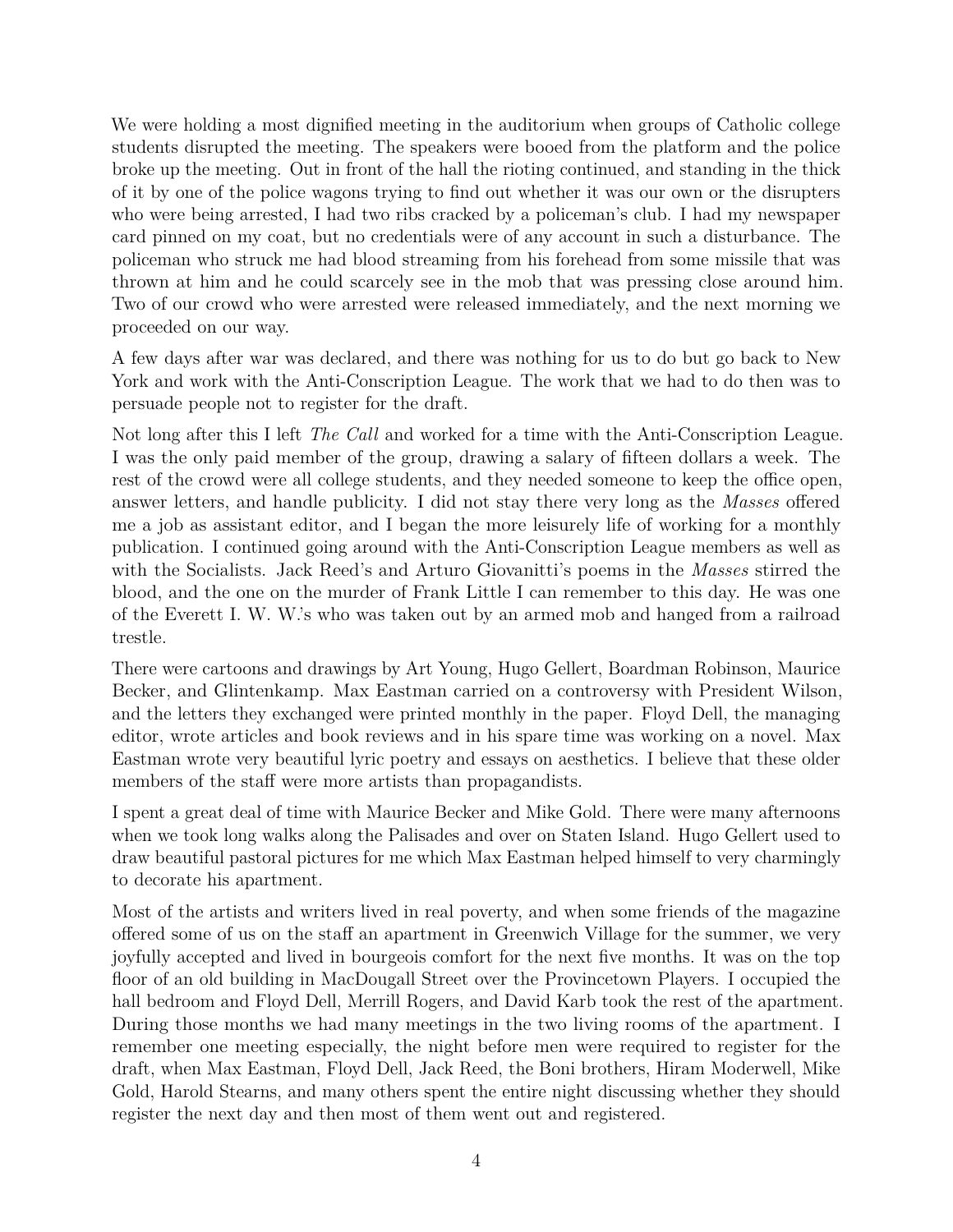A good many of my friends during the next year evaded the draft by going to Mexico. The one true, consistent objector I knew at the time was Hugo Gellert's younger brother who was thrown in the guard house in a camp out on Long Island. Deprived of everything but a shirt and trousers, he was put on bread and water. Hugo and I used to go to see him and bring him bars of chocolate and fruit and whatever we could smuggle in. The guards were friendly and permitted us to give him the food. I don't remember what month it was, but the nights were chilly, and one of the guards used to give him a trench coat to cover himself with as he slept on the floor. He had a violin which they smuggled in to him so that he could sit and play to wile away not only his long hours but those of the guards. And then suddenly we heard that he had committed suicide the day after we had visited him. We had left him laughing and cheerful. He had been murdered, Hugo insisted, convinced that his brother was not the one to seek death as a way out, coming as he did from a family of Hungarian revolutionists.

During the course of the summer Max Eastman went on a speaking trip to raise funds for the *Masses*, and Floyd Dell left for a month's vacation. I had the job of selecting material, making up the paper that month, and it was some of the articles and cartoons in that issue that led to the indictment of the editors on the charge of treason. Suppression had been threatened for the past few months, and it was only a matter of time before the paper had to cease publication, so no one felt that I had precipitated matters. The trials did not take place until the following winter.

During that summer Rayna came to visit me from Chicago, and we spent many a night roaming the streets with Mike, Maurice, Hugo, and others, ending up at the apartment for coffee and discussion. We used to pick up people we encountered in the parks and bring them home with us. Sentimental charity some of the others called it. Mike Gold recognized it as an expression of what he called my religious instinct. We were both reading Tolstoi at the time and were thoroughly in sympathy with the Christianity he expressed, the Christianity that dispensed with a church and a priesthood.

In the fall, after Rayna had gone home, I went down to Washington with the League for the Defense of Political Prisoners to picket the White House, which had been besieged by suffragists for some months. A large number of the suffragists had been in jail, sometimes as many as twenty-five at a time, many for as long as sixty days, sentences which they served in the workhouse at Occoquan.

Two of the leaders were hunger striking, demanding the right to be treated as political prisoners instead of being forced to work, wear prison clothing, and be deprived of books and mail. The rights of political prisoners were recognized by most European countries, even by Russia under the czars. As a matter of fact, most of the revolutionists who spent long terms in jail and had been in exile in Siberia had used the opportunity given them by the government to study Marxism, and history in the light of Marxism, solidifying their influence as intellectual leaders of the masses.

But in Washington the suffragists were treated as criminals and shared cells with petty thieves and prostitutes. The suffragists had recruited a large number of women from all over the United States, reflecting all classes of society, to picket with them in protest against the brutal treatment they had received. The wife of the president of the Board of Trustees of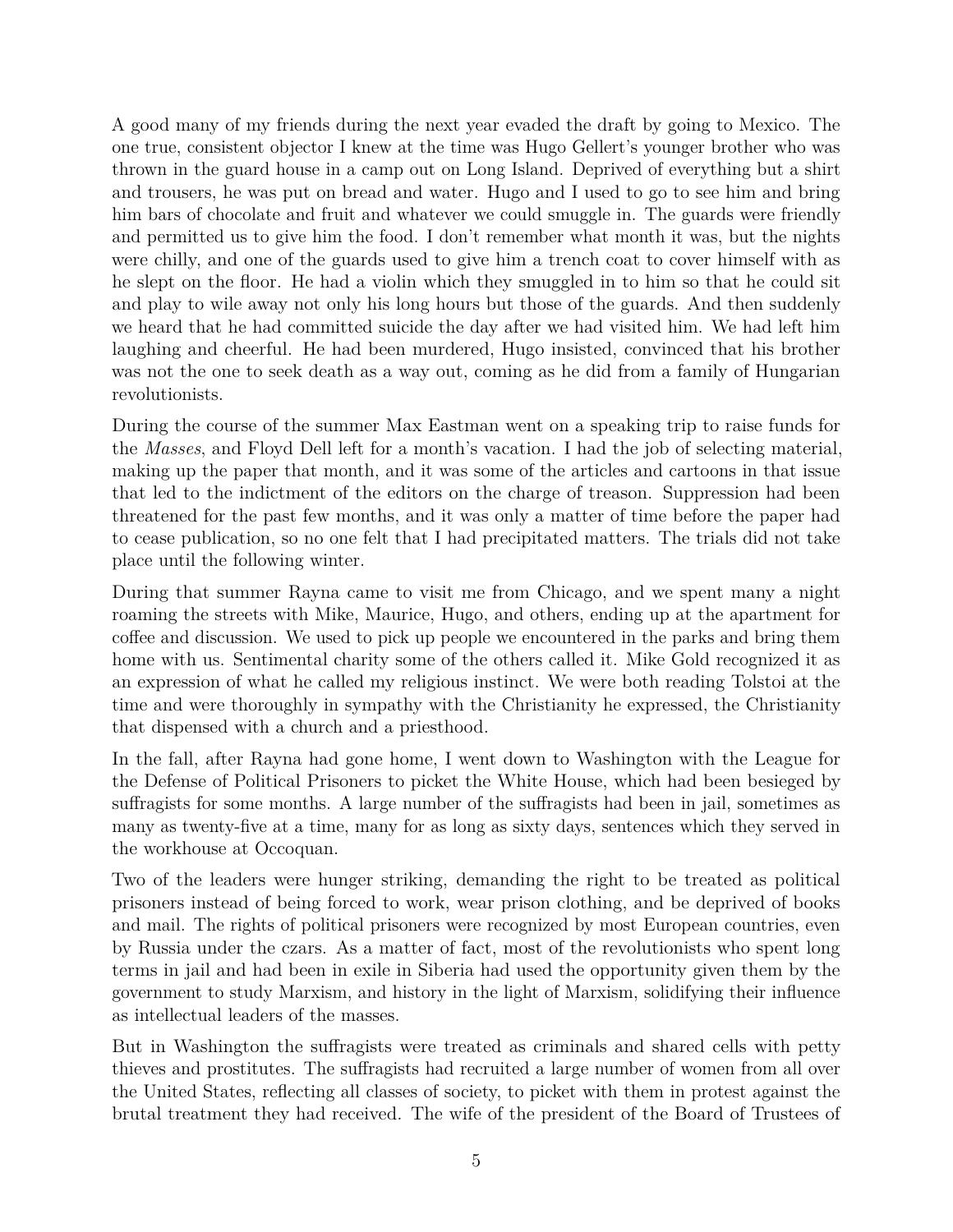Bellevue Hospital was among them. There were society women from Boston and Philadelphia, one dignified old lady from Florida, school girls, and teachers.

We all met at headquarters and started our slow march in front of the gates of the White House. Usually the police gathered up the pickets as fast as they appeared, but on these days that we picketed, there were small riots and on the first day some of the United States Marines tore our banners from our hands and destroyed them. Those banners that we were able to save were loaded into the police wagons with us, and we made a gay sight through the streets of 'Washington with the placards hanging out of the back of the police truck. The first day we were discharged on bail. After the second picketing the women refused to give bail and were held over night at the detention house in Washington where army cots had to be set up to hold so large a crowd. The next day all of us were sentenced to thirty days and taken down to the workhouse at Occoquan.

We went by train escorted by many guards. It was fall and the countryside was beautiful in the dusk. It was pitch dark when we reached the workhouse and were forced by the guards to the superintendent's receiving office. They went out of their way to be rough, pulling us by our arms over the country road through the dark, and practically throwing us into the room. After they had taken away our belongings we were all assigned to cells, and those of us who had been vigorous in protest at the rough treatment were assigned to a punishment block of cells where usually prisoners were kept in solitary confinement. There was only a single bunk in each cell, but there were so many of us that they put two in each one, and I shared that of Lucy Burns, a red-headed school teacher from Brooklyn who was one of the leaders of the suffragists.

I had tried to get up in the reception hall of the punishment cell block to join a young artist whom I knew on the other side of the room, and as I moved, four guards jumped upon me as though they were indulging in a football game and I were the football. Other women arose to my assistance, and immediately there was a mad scuffle, a most disgraceful scene where dignified women tore at the guards, bit and kicked and were belabored in turn.

When Lucy Burns was flung into the cell with me she stood by the barred door and began calling to some of the other women to see if they had been injured. She refused to heed the orders of the superintendent to "shut up" and he came to the cell, his face livid with rage, and ordered the guards to handcuff her to the bars. She was forced to stand there for several hours with her arms up above her head. Later on when they released her they left the handcuffs on all night, and the two of us, on the single bunk that had neither mattress, blankets, nor sheets, lay there in our clothes and talked through a good part of the night. I remember we talked about all the novels of Joseph Conrad that we had read. Her favorite was a story called *Youth*.

All of us went on a hunger strike immediately. On the second day we were really put into solitary. The hours were interminably long. I lay there on my bunk watching the slit in the upper part of the cell through which thin sunlight streamed part of the day. I could hear birds outside and the sound of the guards walking in the corridors. But otherwise there was complete silence. The barred door opened on a corridor and every now and then a guard came and looked in. There was a toilet in one corner of the cell which had to be flushed from outside of the cell. We were supposed to call the guard for this attention. Once a day one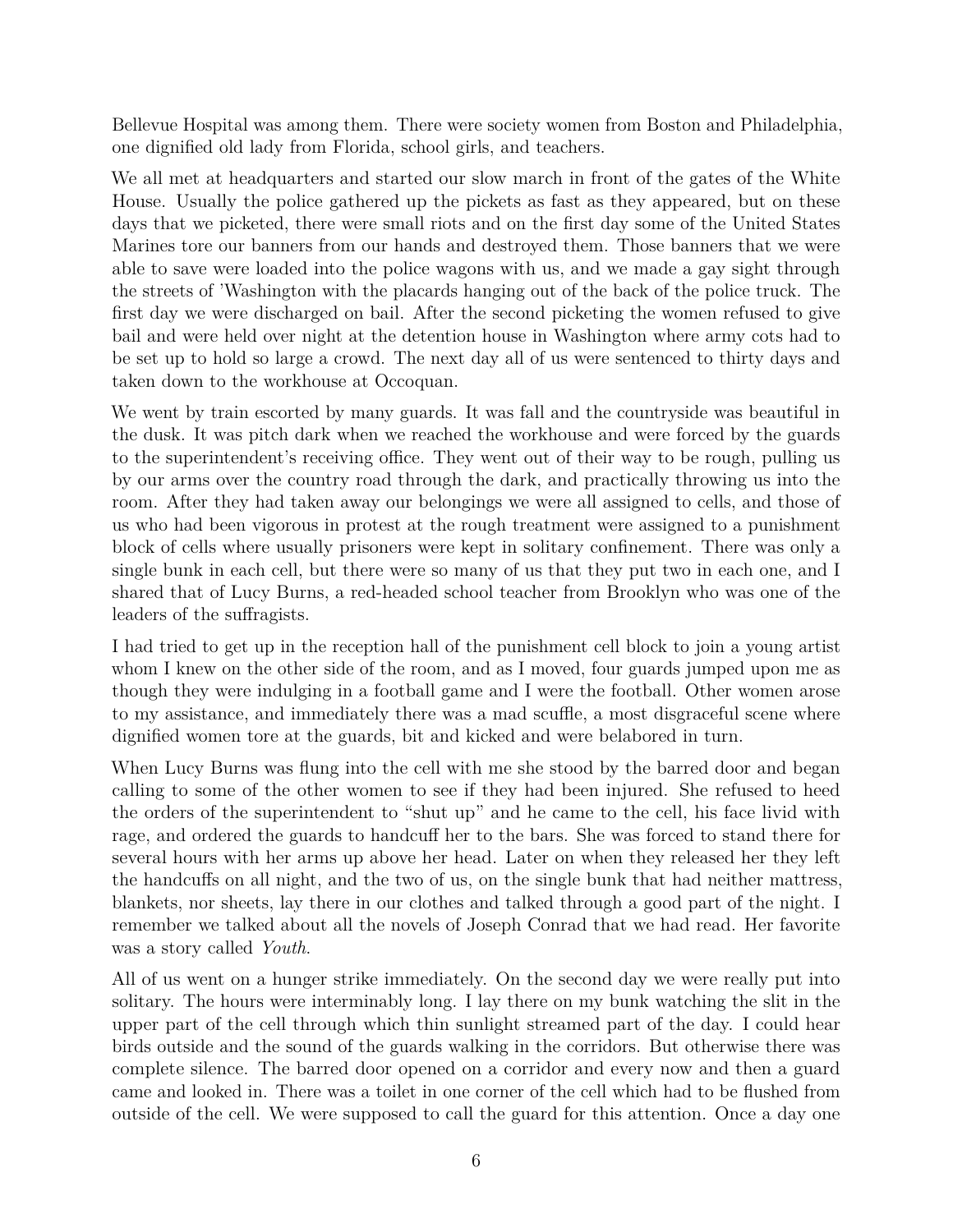of the guards would escort us to a wash room at the end of the building. We went one by one, and only encountered our fellow prisoners on these occasions. There was no chance to exchange a word.

The first day our clothes had been taken away from us and we had been presented with prison garments–Mother Hubbard dresses, chemises made of coarse, unbleached muslin and two shoes which were exactly alike.

After the first few days, I asked one of the guards for a Bible as I knew it would be the only thing allowed, and I lay there reading the Psalms by the hour.

Going without food was not hard at all. We drank plenty of water and there was nothing to do. There were so many of us that they could not forcibly feed us all. That torture they saved for the leaders of the group. Thank God I wasn't a leader! The woman in the next cell was forcibly fed and I could hear her struggles as the four guards held her down on the bed and the doctor and his assistant forced a tube down her throat through which they poured beaten egg and milk.

Altogether we were on hunger strike for ten days, and this was most effective. It aroused the protest of the nation. At the end of ten days our demand to be treated as political prisoners was granted. Naturally, we were not forced to work while we were on hunger strike, and when the strike was ended, our own clothes and books were given back to us and we were permitted to receive mail. From then on we were treated with great tenderness when it came to food. They broke our fast with milk toast, and after a day of that we had a most delicious chicken dinner.

That same day we were transferred to the Washington city jail. All of us were taken in cars back to Washington. The beautiful fall weather was invigorating, and we all felt triumphant at the success of the strike. There had been real suffering and misery in the workhouse but from now on imprisonment was more or less of a lark. We were assigned to cells in the Washington jail, and the doors were left unlocked all the time so that we could roam through the prison corridors and visit back and forth and buy food and cigarettes and in general entertain ourselves. There were many colored prisoners in one of the corridors and they also were given a great deal of freedom. There was a phonograph and in the early evening there even was dancing. I remember one afternoon lying in my bunk with a large dish of baked beans, baked by the Negro cook, which were good as candy, sweetened as they were with molasses. I had a book to read, *Fortitude*by Hugh Walpole, while Peggy, my roommate, sat in her lower bunk drawing sketches of the other prisoners.

At the end of sixteen days President Wilson signed a pardon for us all, and we were released. Those last few days, aside from the fact that we were prisoners, were nothing, but the first six days of imprisonment were miserable. In spite of the fact that I was with scores of other women I felt a sense of complete solitude lying behind the bars. I felt keenly the misery of all those others in jail for criminal offenses. My own sentence of thirty days seemed interminable and when I thought of long sentences and even six months seemed terribly long, I was overcome by the misery of those about me. The cause for which we were in jail seemed utterly unimportant. I had not much interest in the vote, and it seemed to me our protest should have been not for ourselves but for all those thousands of prisoners throughout the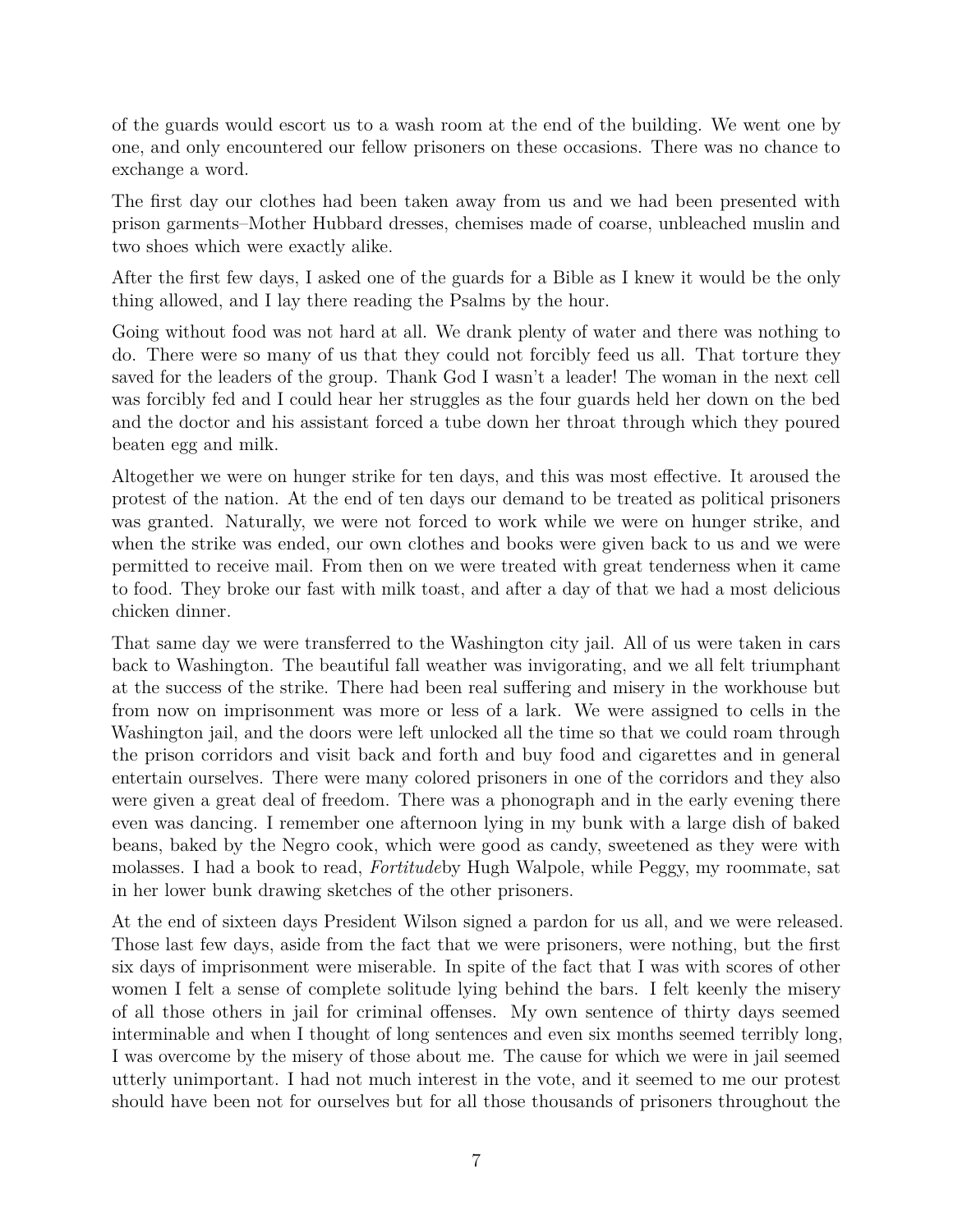country, victims of a materialistic system. They were enduring punishment which would not cure them nor deter them from future crimes, and they were being punished by men not much better than themselves, indeed, far worse in some cases.

The one thing our combined protest did affect was the removal of the superintendent, Whittacker, from his position at the workhouse. Our testimony and the affidavits we were able to collect as to his brutality were sufficient.

I truly suffered that first week and the reading of the Bible intensified that suffering. I felt that we were a people fallen from grace and abandoned by God. I felt that we were indeed children of wrath and that a personal conversion was necessary before any revolution could be successful. At the same time I felt that my attitude was morbid. I distrusted my own emotions, feeling that they arose from my long fast and the imprisonment, and besides I felt a sense of shame in turning to God in despair. There was in my heart that insinuation of my college professor that religion was for the weak and those who needed solace and comfort, who could not suffer alone but must turn to God for comfort–to a God whom they themselves conjured up to protect them against fear and solitude.

After I came back from Washington, I freelanced for a while, living in one furnished room after another, moving from the lower East Side to the upper East Side and then again down to the lower West Side of town. It was a bitterly cold winter and the rooms I lived in were never really heated. There was a coal shortage that winter and heatless Mondays were instituted. Usually it was pleasanter to stay out of my room, so there was a great deal of visiting of friends, of hanging around the Provincetown Players where a few of my friends had plays in rehearsal. In the evening the usual meeting place was the back room of an old saloon on the corner of Fourth Street and Sixth Avenue.

Soon I began work on *The Liberator,* a successor to the*Masses,* edited by Crystal Eastman, Max's sister, Eugene O'Neill, Terry Karlin, an old Irishman who knew the Haymarket martyrs in Chicago, Hypolyte Havel, the editor of an anarchist publication, who had been in jails all over Europe for his convictions, Michael Gold and others, were my constant companions on these long evenings. No one ever wanted to go to bed, no one ever wanted to be alone.

It was on one of these cold, bitter winter evenings that I first heard *The Hound of Heaven,* that magnificent poem of Francis Thompson. Gene could recite all of it, and he used to sit there, looking dour and black, his head sunk on his chest, sighing, "And now my heart is as a broken fount wherein tear-drippings stagnate." It is one of those poems that awakens the soul, recalls to it the fact that God is its destiny. The idea of this pursuit fascinated me, the inevitableness of it, the recurrence of it, made me feel that inevitably I would have to pause in the mad rush of living to remember my first beginning and last end.

Mike Gold and Tolstoi, whose books we read, had recalled me to a remembrance of spiritual things the summer before, and now it was Eugene O'Neill and *The Hound of Heaven.* Neither of them knew perhaps how profoundly moved I was. I did my best to hide it, but I was again "tormented by God."

You will be surprised but there was many a morning after sitting all night in taverns or coming from balls over at Webster Hall that I went to an early Mass at St. Joseph's Church on Sixth Avenue. It was just around the corner from where I lived, and seeing people going